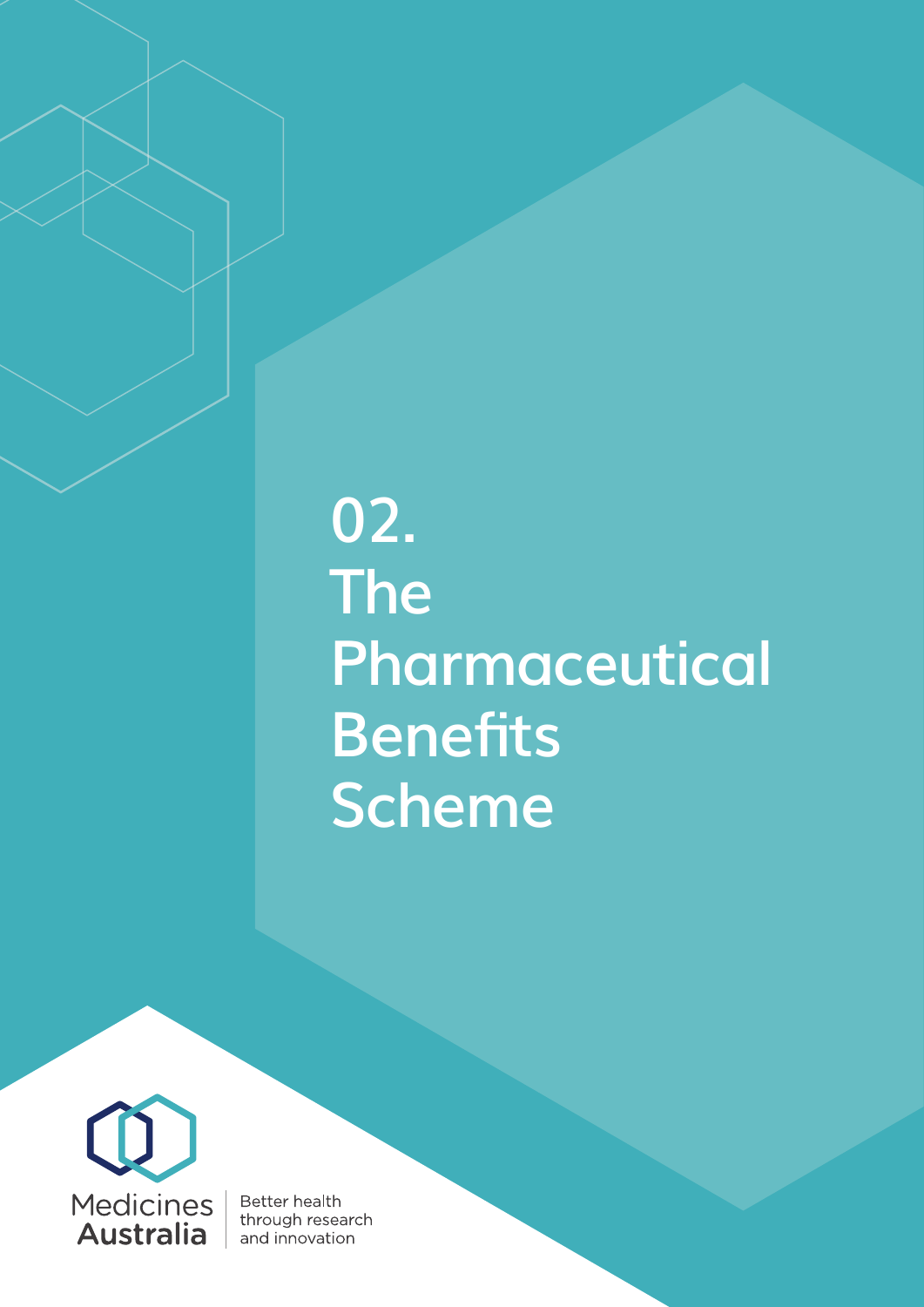The purpose of a national, publicly funded, universal healthcare system is to ensure that there is equitable access to health and medical goods and services, wherever you are located and regardless of your socio-economic status.

In a consumer survey commissioned by Medicines Australia, 85% of respondents agreed that everyone has a right to affordable medicines and half agreed that they would like to see more subsidised medicines in the future<sup>2</sup>

It means providing a system that reduces financial and geographical barriers for patients. It also means ensuring timely availability to the most appropriate



innovations in medicine, pharmaceuticals and vaccines.

## **The Pharmaceutical Benefits Scheme**

Underpinned by the National Medicines Policy (NMP) and a strong working relationship between Government and the medicines industry, the PBS has evolved from basic access to antibiotics and painkillers, to a sophisticated system that that has had to contend with changing burdens of disease and evolving innovations in treatments. Examples of the most recent adaptations include:

In 2017-18, over 204 million prescriptions were subsidised through the PBS, highlighting the key role this system plays in healthcare for Australians<sup>1</sup>. A large proportion of Australian patients access the PBS through concessional arrangements.

- **1. Agreement to develop and adopt streamlined pathways to improve and speed up PBS listing processes, delivering timely access to medicines, and**
- **2. Commitment to review the National Medicines Policy to ensure it remains fit for purpose to accommodate emerging health technology breakthroughs.**

The PBS has a strong reputation within and outside Australia for being one of the best systems available to both patients and taxpayers. It works as part of the national, publicly funded, healthcare system whereby the government subsidises the cost of approved prescription medicines to make them available and affordable for the Australians that need them. Patients are

required to contribute a so-called co-payment of \$40.30, or \$6.50 for concession card holders. The government pays for the cost of the medicines, as well as for the distribution and associated dispensing activities.

Under the National Health Act 1953, for a medicine to be added to the PBS, it must be assessed and recommended by the independent Pharmaceutical Benefits Advisory Committee (PBAC). In fact, the Minister for Health (or their Delegate) cannot list a medicine on the PBS without a positive recommendation from the PBAC. A submission to consider a new medicine on the PBS can be made by industry sponsors of medicines and medicinal products, medical bodies, health professionals, and private individuals and their representatives. However, they are most commonly made by the pharmaceutical sponsor or manufacturer, as they have the scope of evidence required to support such an application.

**Since 1948 the Pharmaceutical Benefits Scheme (PBS) has provided Australian patients with access to affordable and high-quality, safe and effective medicines when they need them.**

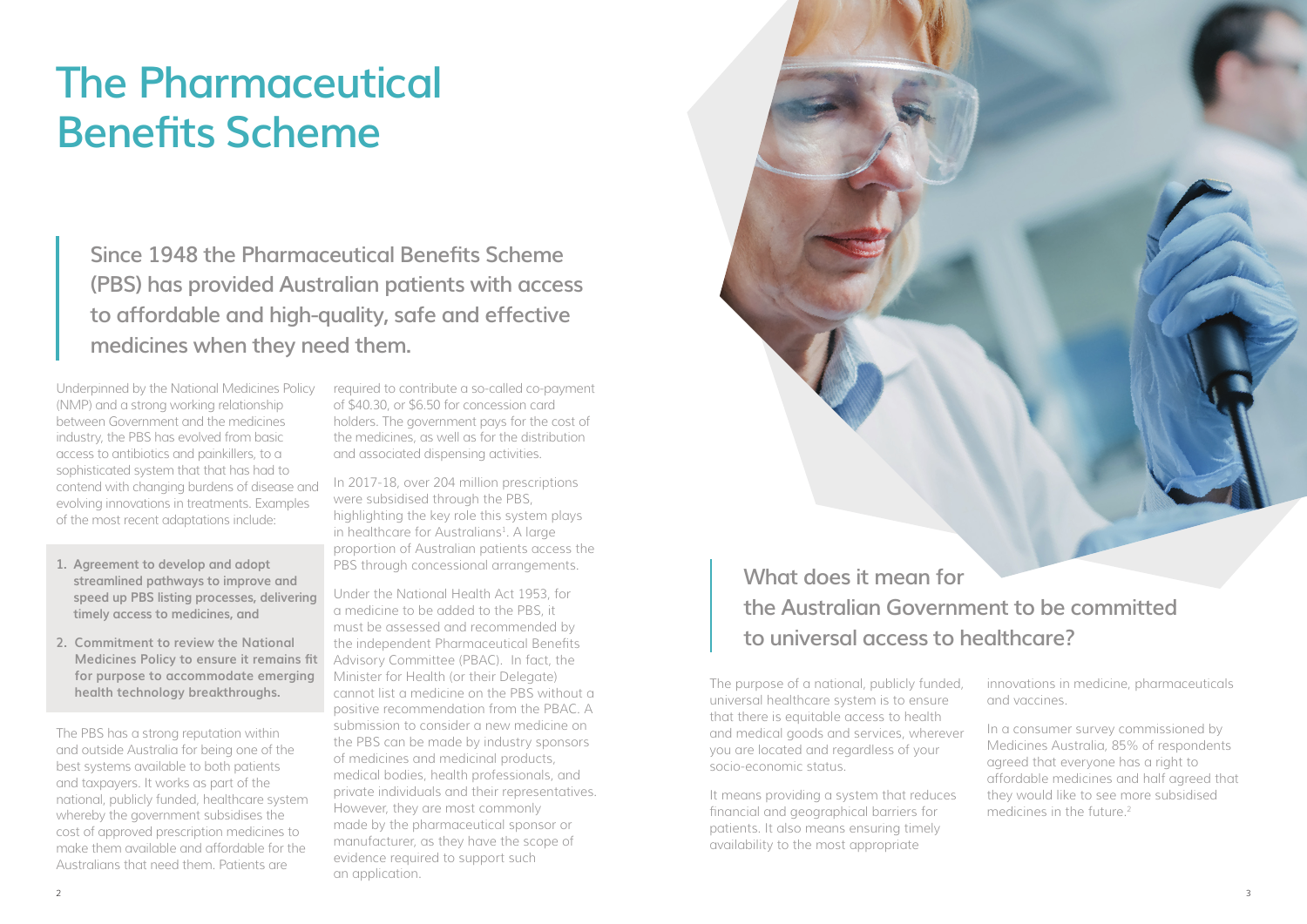- **1. Timely access to the medicines that Australians need**
- **2. Medicines meeting appropriate standards of quality, safety and efficacy**
- **3. Quality use of medicines**
- **4. Maintain a responsible and viable medicines industry**

In collaboration with the innovative medicines sector, successive governments have pursued reforms to the PBS to ensure the healthcare system is adaptable to patients' changing healthcare needs. The NMP has been in place since 1999 and the innovative medicines sector agrees that a review of the NMP would be appropriate to ensure it remains fit for purpose to enable continuing patient access to new and innovative medical breakthroughs as they become available.

As a mechanism for subsidising patient access, it is also imperative that medicines access remains financially sustainable.

To achieve medicines approval in Australia, the sponsor must first apply to the Therapeutic Goods Administration (TGA). The TGA is responsible for assessing the package of evidence collected after several years of research, to verify the claimed quality, safety and efficacy of the medicine. This process takes about one year and includes specialist evaluation and analysis of all data collected during the several years of investigation of the new treatment. The registration approval process also includes the review and approval by the TGA of Product Information (PI) and Consumer Medicines Information (CMI), as key documents to ensure the quality, safe and wise selection and appropriate use of medicines by the prescriber and the consumer.<sup>3</sup>

Reforms often focus on delivering savings and proving the value for money to Government and to the Australians who use the system, with some effort allocated to improving the processes for the listing of medicines. It is vital that any reforms to the PBS and how medicines, vaccines and emerging therapies are accessed, are drawn from strong consultation with industry due to the lengthy time periods involved in bringing medicines to market.

The PBS relies on a complex and highly interdependent supply chain; from the medicines manufacturer who invents, discovers, develops, manufactures and supplies a medicine, to the medical and health professionals who diagnose, select and prescribe a medicine, and the network of wholesale distributors and community, hospital and compounding pharmacy outlets who dispense the medicine to the patient. This complex supply chain ensures that Australian patients can receive the medicines they need, when they need them.

During the discovery, scientific, and clinical development of a new medicine, the sponsor collects and analyses all the data, and uses this to build a package of evidence that demonstrates the quality, safety and efficacy of the new treatment.

Once the TGA approves a medicine, it is recorded on the Australian Register for Therapeutic Goods (ARTG). At this point, the medicine is considered to have "marketing

authorisation" and can legally be sold in Australia. The medicine is then subject to ongoing, continuous monitoring, known as pharmacovigilance, by the TGA and the manufacturer to ensure the continued quality, safety and efficacy of the medicine as it is more widely used.

# **The PBS Today**

# **#1 The Medicine Approval Process**

**The PBS operates within the policy framework of the National Medicines Policy (NMP), which incorporates four goals:**

**The process for getting medicines from the laboratory to the patient is lengthy and complex.**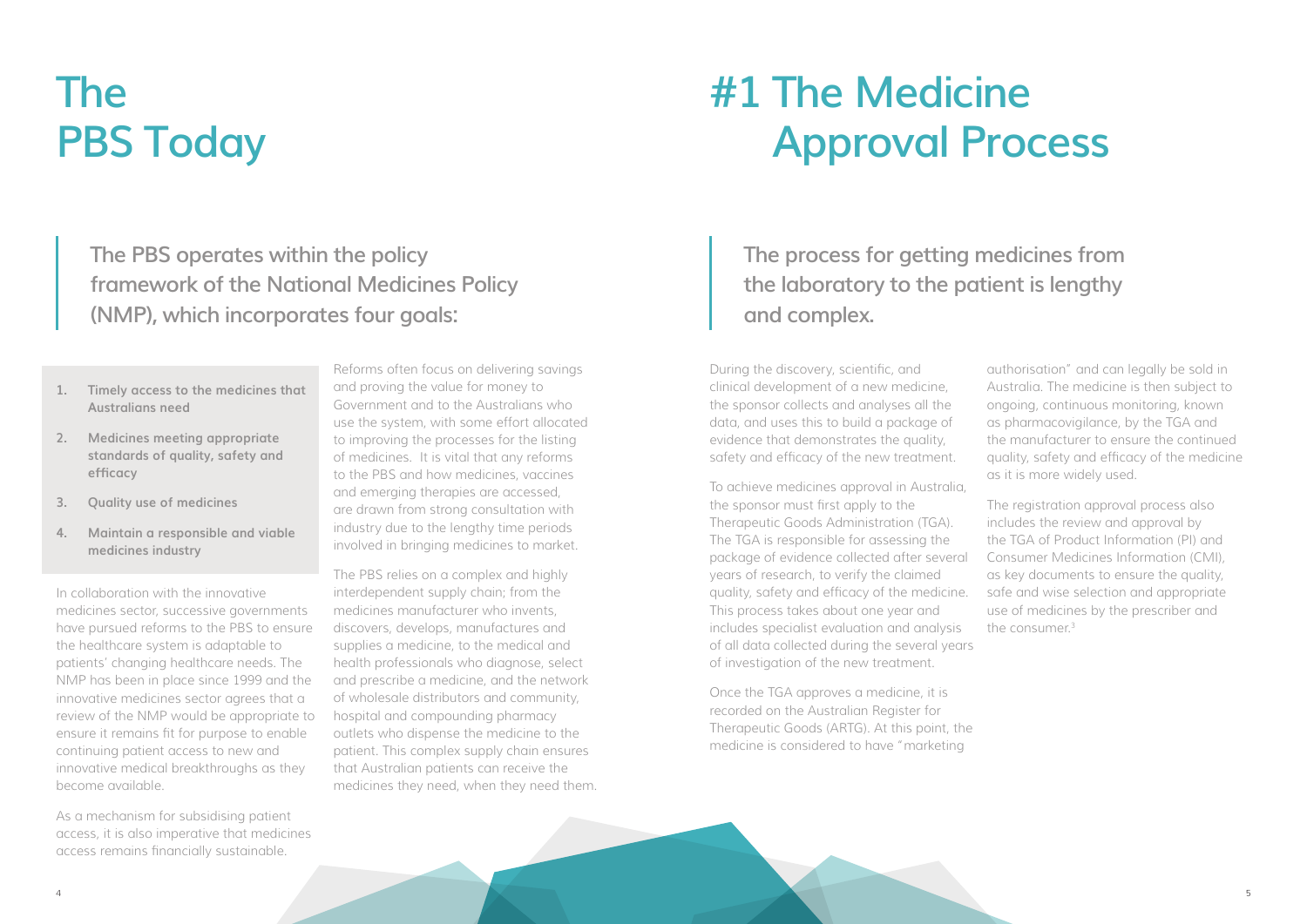## Drug A New Med Better Worse **Higher/lower price corresponding to:** • Relative UP or DOWN in health benefits • Government's "ICER" threshold **Evidence not certain** • Managed Access Program (MAP)

**Preclinical trial on non - human subjects. Clinical trials on human subjects.**



- Phase 0: Test how medicines are absorbed, distributed in the body, metabolised and eliminated from the body
- Phase 1: Trying to find the range of safe doses in healthy subjects
- Phase 2: Testing safety and tolerability (and efficacy) in patients
- Phase 3: Testing efficacy effectiveness and safety in patients

**- LESS QUANTIFIABLE**

- 
- 
- 
- 
- 
- 
- 
- 

• Confidence in clinical evidence and

modelling assumption

• Equity concerns

• Severity of conditions • Public health concerns • Quality use of medicines

• Suitability of the medicines being listed

on the PBS

### **Programs**

- Formulary 1: Single brand, usually on patent • Formulary 2: Multiple brands, usually off patent • Combination drug list: on & off-patent components
- -

## **Incremental cost - effectiveness ration or ICER**

Differences in costs of A vs B Differences in benefits (e.g. QALY) between A and B

### **Criteria for MAP**

- 
- High and urgent unmet clinical needs • PBAC would NOT otherwise recommend the listing
- because of uncertainty or high cost
- Evidence can reliably be reported and evaluated within a reasonable timeframe (i.e. real world evidence).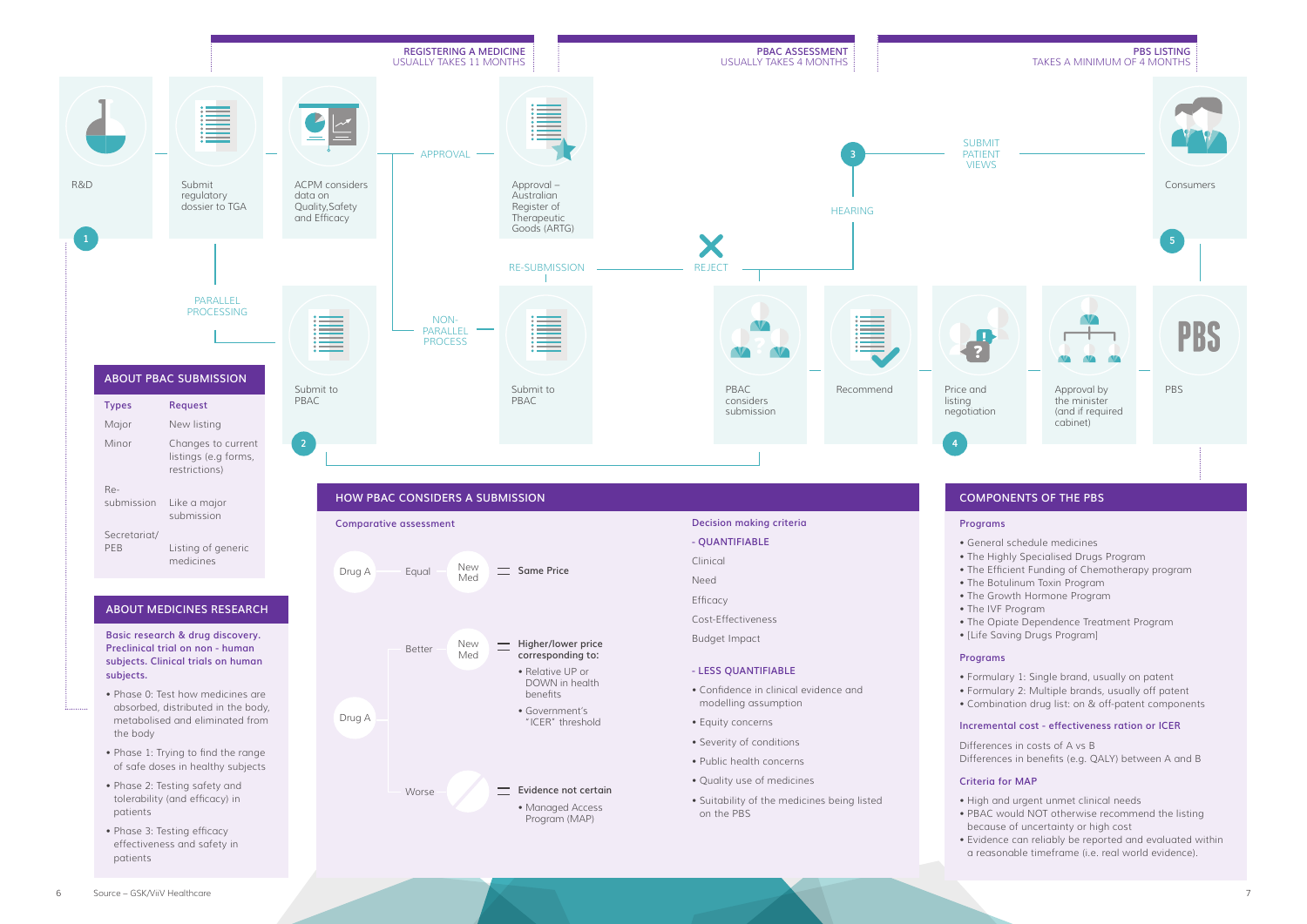The medicine can now be considered for listing on the PBS. The manufacturer of the medicine needs to submit another package of clinical and economic evidence to the PBAC, to demonstrate the medicine's relative safety and efficacy and cost effectiveness compared to alternative treatments.

The PBAC consists of doctors, specialists, health professionals, health economists and consumer representatives, and is responsible for recommending to the Minister for Health which medicines are value for money and should be subsidised through the PBS at a cost-effective price.

Once the medicine is listed on the PBS there are further rules governing how the reimbursed, cost effective price can change, with statutory price reductions mandated at specific intervals and other reference comparisons made to the prices of similar listed medicines.

**Note – Applications for PBS listing can be made in parallel to the application for ARTG registration, aimed at speeding up the time for medicine approval and reimbursement.**

Can the medicine be listed at a reasonable price compared to existing treatments?

Is a government subsidy necessary to achieve the aims of access and equity?

The Minister for Health and the Cabinet are gatekeepers to the PBS listing process. Positive PBAC recommendations need approval from the Minister (or their

Delegate) to be listed, and medicines with cost over \$20 million in any year of the forward estimates will also require Cabinet approval. The PBAC meets three times a year to consider submissions and convenes three additional inter-cycle meetings per year. Other ad-hoc meetings can occur throughout the year to discuss PBS-related matters.

- Ability to target the target population.
- Public health concerns.
- Severity of the medical condition to be treated by the new medicine.
- Consumer input including the views of effected consumers on the need, access and impact of a new therapy.

As part of its assessment the PBAC will evaluate the new medicine to comparable medicines already available for the relevant condition, including a cost effectiveness analysis. The assessment is performed using five quantitative factors:

## **1. Comparative health gains**

• Does the medicine offer patient outcomes that are significantly better than those offered by existing treatments?

### **2. Comparative cost-effectiveness**

## **3. Patient affordability**

### **4. Predicted use and impact on PBS budget**

## **5. Impact on health budget**

**The PBAC will also assess under less quantifiable factors including4:**

- Confidence Is there confidence in the clinical evidence and economic analysis?
- Effective alternative treatments Is there a prevailing clinical need for a new treatment option?
- Equity concerns Assessment of the age, socio-economic background and geographical status of those most likely to require treatment.

### **Other factors:**

Once a medicine receives a positive recommendation from the PBAC, the Department of Health commences negotiations with the medicine manufacturer regarding pricing and, where required, a Risk Share Agreement (RSA). This is a formal Deed of Agreement that provides the contractual conditions of the medicine's availability and arrangements

to manage the financial risk if the medicine is used outside the cost effective patient population, to avoid unexpected costs to the taxpayer. 80% of medicine manufacturers expect to use a Risk Sharing Agreement for new listings in the foreseeable future.5

If the medicine has equivalent health outcomes to others already available, the Department will set an equivalent price (cost minimisation). If the medicine is judged to be superior to an existing treatment, then the price will be set in relation to the compared level of effectiveness.

Australia has a tough assessment regime and represents a very small proportion of the global pharmaceutical market (1-2%). To ensure that medicines manufacturers can continue to bring innovative medicines to the Australian market, particularly when Australia commonly pays much lower prices for medicines compared to similar countries, the government has agreed to a process of special pricing arrangements (SPA). Under an SPA the manufacturer may offer a confidential discount on the price of the medicine. The published price, commonly higher than the confidential discounted price, will represent the indicative value of the medicine.

Actual medicine prices are negotiated as a bilateral agreement directly between the manufacturer and the Commonwealth Government. The difference between the confidential discounted price and the published price is repaid to the Australian Commonwealth Government through a rebate mechanism. Special Pricing Arrangements are crucial to the ability

## **#2 Medicines Listing on the PBS**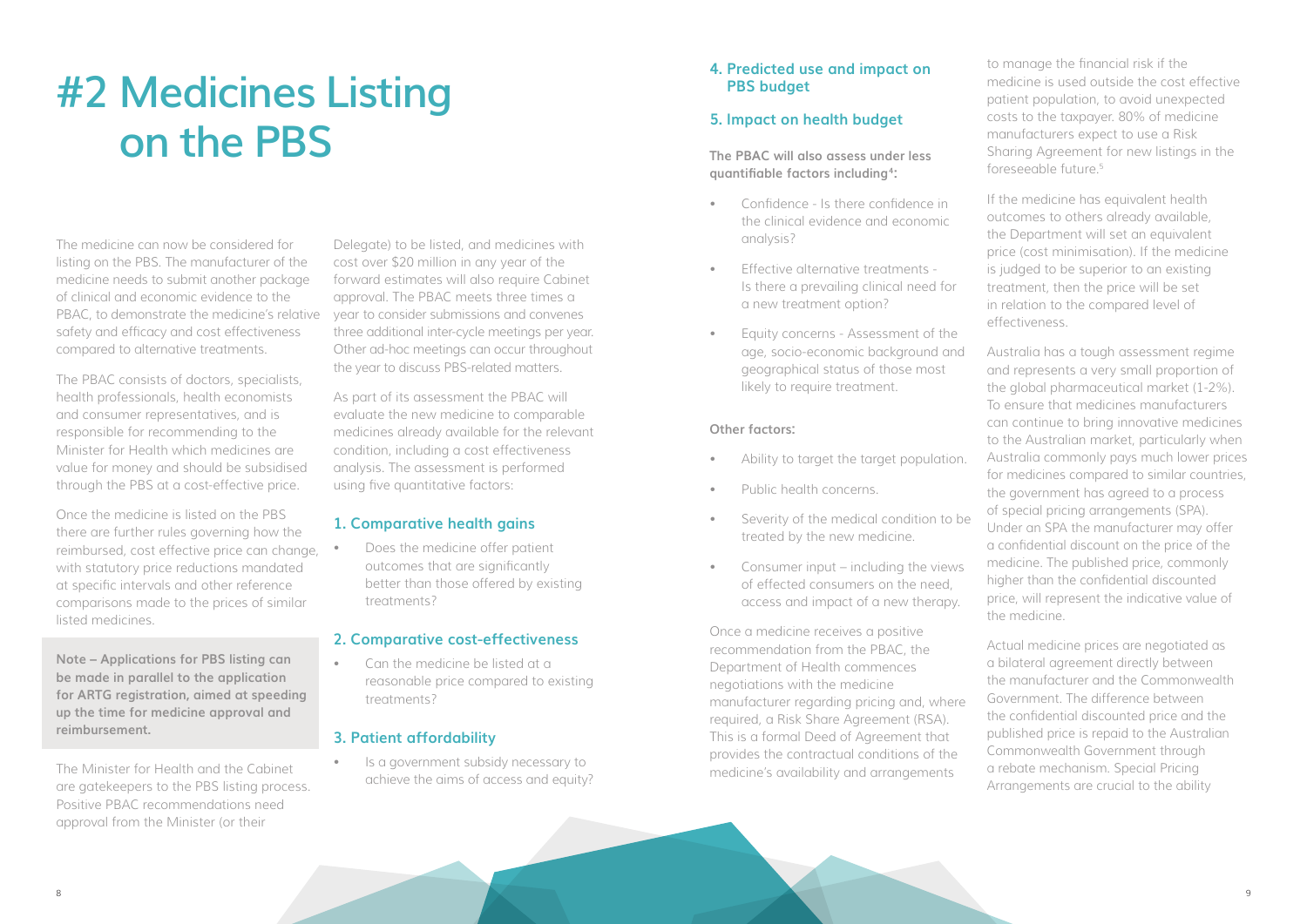of manufacturers to bring medicines to Australia, are critical to the maintenance of medicine access to Australian patients and provide significant benefit to the taxpayer.

More than two-thirds of Australians agree that the PBS and the innovative medicines industry delivers a more prosperous

future for Australia.<sup>6</sup> Central to this is a strong collaboration between industry and government, and an understanding by policy makers of the long timeframes and large costs involved in medicine development.







**Other factors:** that affect the suitability of the medicine being listed on the PBS.





**Ability to target:** towards people likely to benefit most from it, increasing the societal benefits attained.

**Equity concerns:** age, socioeconomic background and geographical status of those most likely to require treatment etc.